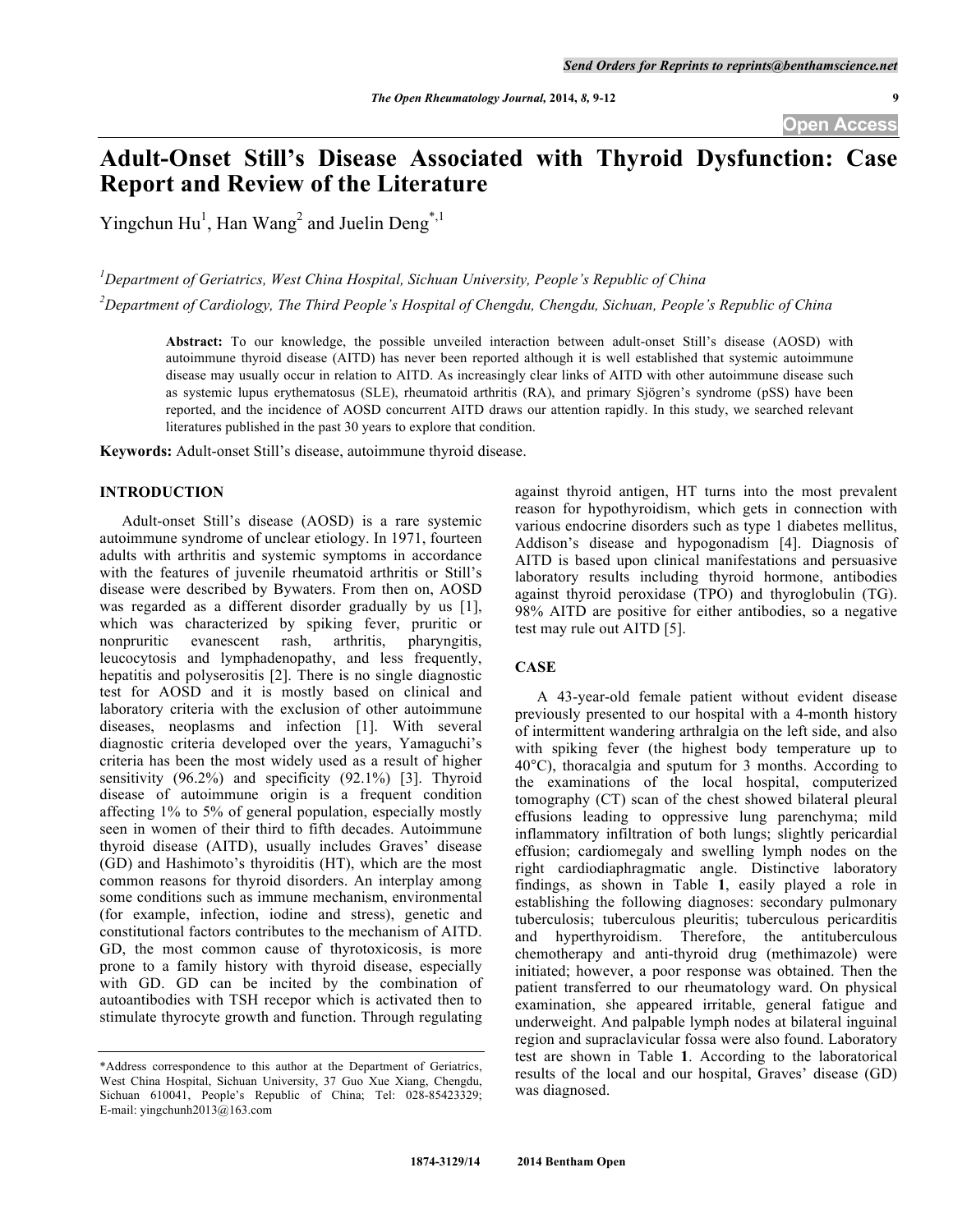|                | <b>Neutrophils</b>       | $ESR$ (mm/h) | <b>ANA and RF</b> | $C3$ and $C4$ | <b>FT3, FT4,</b><br>TT3 and TT4 | <b>TSH</b> | TGAb, TRAb<br>and TPOAb | Routine<br>Cultures |
|----------------|--------------------------|--------------|-------------------|---------------|---------------------------------|------------|-------------------------|---------------------|
| Local hospital | $\overline{\phantom{m}}$ | 70(elevated) | Negative          | Normal        | Significantly elevated          | decreased  | --                      | normal              |
| Our hospital   | 86.5%                    | $-$          | Negative          | Normal        | Normal                          | decreased  | Moderately elevated     | normal              |

**Table 1. The Laboratorical results of this patient in local hospital and in our hospital.**

FT3: free tri-iodothyronine, FT4: free thyroxine, TT3: total tri-iodothyronine, TT4: total thyroxine, TSH: thyroid-stimulating hormone, TGAb: anti-thyroglobulin antibody, TRAb: thyrotrophin receptor antibody, TPOAb: thyroid peroxidase anti-body; Routine cultures include: blood, stool, urine and throat swab, -- mean that the detailed information was not available.

Contrast-CT scan showed infection of bilateral lungs, slightly pericardial effusion and swelling lymph nodes at bilateral inguinal region and supraclavicular fossa. An abdominal ultrasound revealed splenomegaly. Thyroid ultrasonography revealed heterogeneous in echoic distribution and rich blood perfusion. Electrocardiogram showed only sinus tachycardia. A bone marrow biopsy and cytologic examination disclosed a hypercellular marrow hinting no lymphoma or other malignancies. Axillary lymph node biopsy displayed no lymphoma. According to the laboratory results, imaging studies, necessary exclusion and Yamaguchi *et al.* criteria, this case fulfilled the 1, 2 and 4 items of major criteria and 2 and 4 items of minor criteria, are shown in Table **2**. AOSD was therefore diagnosed.

Since hospitalization in our ward, the patient had undergone an intermittent spiking fever (range from 38°C to 40.1°C) with evanescent rash. Considering the side effect of fever induced by antituberculous drugs, so stopped the treatment. According to the thyroid hormone level mentioned above, the thyroid function was improved and temporarily anti-thyroid drugs did not appear to be used by us. Although antifebrile drugs such as antondin and radix bupleuri (a traditional medicine that enable treat fever) were injected, and temperature was kept high. But when methylprednisone 30 mg per day was initiated, fever and rash gradually disappeared as well as thoracalgia. After she had received 2 weeks of therapy, the dose of prednisone tapered slowly. The secondary thyroid hormone test indicated remarkable hyperthyroidism (significantly increased FT3, FT4 and decreased TSH). Hence, methimazole was added. A week later, she was discharged with normal thyroid hormone and improved symptoms. CT re-examination demonstrated the disappearance of inflammation. During 1-year follow-up, the both diseases activity remained in remission.

# **DISCUSSION**

As far as we know, the association between thyroid disorders and AOSD has never been reported. Nonetheless, the association of AITD with rheumatoid arthritis, systemic lupus erythematosus, Sjögren's syndrome and Myasthenia gravis has usually been reported [6-8]. And the systemic autoimmune disease related to AITD has been widely known. Moreover, AOSD is considered as a varirant of rheumatoid arthritis, so the similar condition of thyroid disorders with AOSD may exist. In our study, coincidental link could not be ruled out.

In this case, the examination outside our hospital showed hyperthyroidism and anti-thyroid drugs were prescribed, which led to the normal FT3, FT4, TT3 and TT4 level and decreased TSH in our hospital. Therefore, the anti-thyroid drugs were discontinued. But the spiking thyroid hormone changes occurred during hospitalization. Two explanation might be correlated to this relapse. Firstly, methimazole was stopped and the recurrence happened; secondly, AOSD and thyroid gland might interact with each other. An early report by Chen *et al.* [9] was similar to our case. In Chen's case, elevated thyroid hormone concentrations and a palpable goiter had not been observed prior to admission. Although hydroxychloroquine was prescribed, Graves' disease appeared on the ten-day hospitalization and during the course of the disease, the hyperthyroidism had been aggravated whenever AOSD was in active stage. When the AOSD was controlled, hyperthyroidism improved accordingly. Besides, a study from Japan [10] also demonstrated Basedow's disease was serious when AOSD was in active stage and the pathogenesis of AOSD might lead to the relapse of Basedow's disease. In the Japanese study, the author reviewed the another five literatures in which three reports disclosed the two diseases occurred at the same time, one reported AOSD was prior to Basedow's disease and the remaining one was not available. Whole of them illustrated AOSD might well have an obscured role in thyroid gland. Moreover, it appeared that when AOSD and thyroid dysfunction coexisted, both of the disorders did not always get remission from corticosteroids. Despite the uncertainty of the precise mechanism in AOSD, the two conditions may share similar pathogenesis such as immune response, environmental and genetic factors, which may

**Table 2. The Yamagochi criteria for adult-onset Still's disease (AOSD).**

| <b>Criteria</b>                                                       | <b>Major Criteria</b>                                                                                                                                                                      | <b>Minor Criteria</b>                                                                                                     | <b>Diagnosis</b>                                                                                                                                                                                                                                                                                                                                    |
|-----------------------------------------------------------------------|--------------------------------------------------------------------------------------------------------------------------------------------------------------------------------------------|---------------------------------------------------------------------------------------------------------------------------|-----------------------------------------------------------------------------------------------------------------------------------------------------------------------------------------------------------------------------------------------------------------------------------------------------------------------------------------------------|
| Yamaguchi et al.<br>(sensitivity $96.2\%$ ;<br>specificity $92.1\%$ ) | 1. Fever $\geq$ 39°C, lasting $\geq$ 1 week<br>2. Arthralgia, lasting $\geq$ weeks<br>3. Typical rash<br>4. Leukocytosis<br>$( \geq 10,000/mm^3)$<br>including $\geq 80\%$ of granulocytes | 1. Sore throat<br>2. Lymphadenopathy and/or<br>splenomegaly<br>3. Liver dysfunction<br>4. Negative RF and negative<br>ANA | Exclusions:<br>1. Infections (especially sepsis and infectious mononucleosis)<br>2. Malignancies (especially malignant lymphoma)<br>3. Rheumatic diseases (especially polyarteritis nodosa and<br>rheumatoid vasculitis with extra-articular features)<br>Classification of AOSD requires: 5 or more criteria including<br>2 or more major criteria |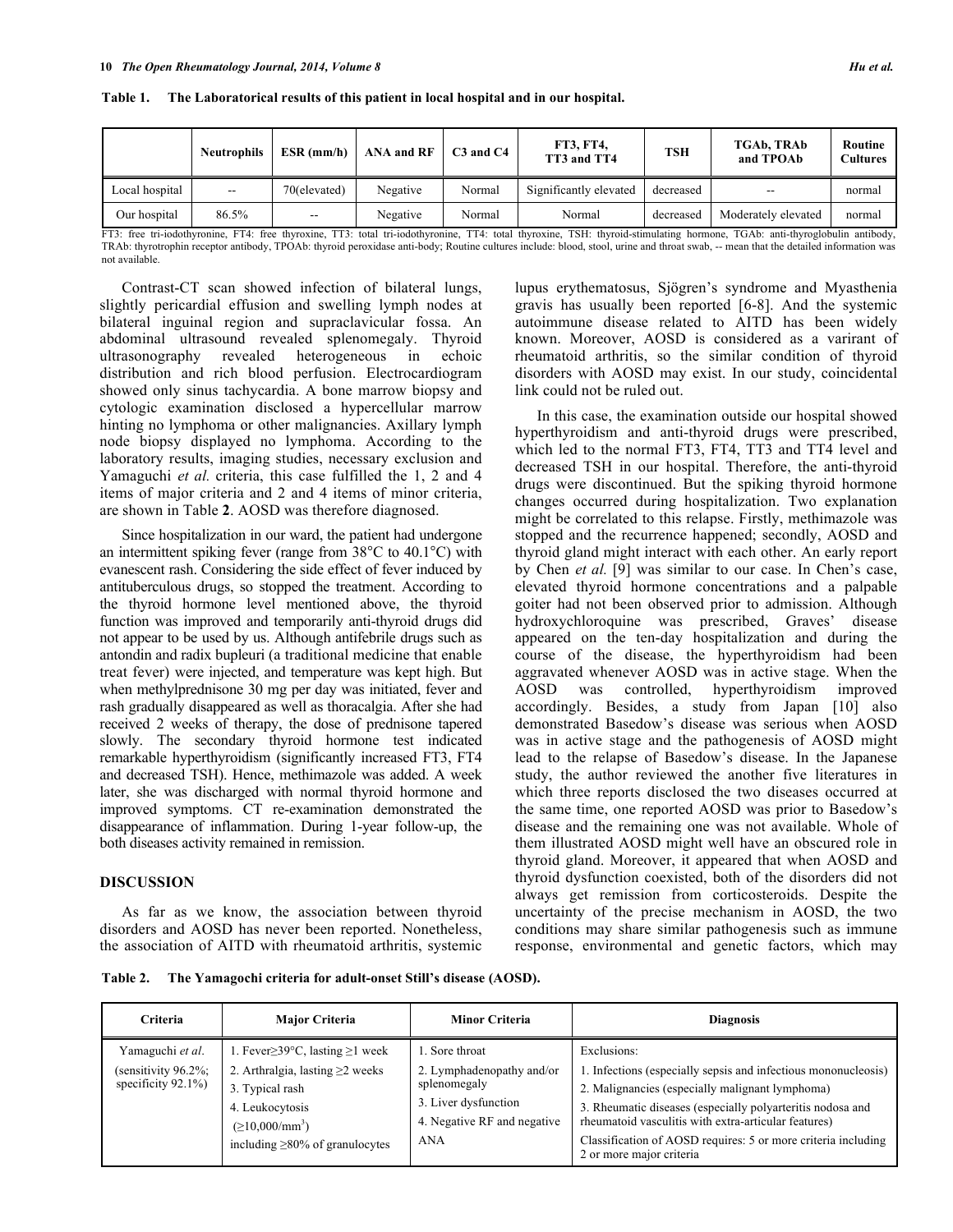explain the interaction of both the disorders. Firstly, it has been demonstrated that type 1 helper cells (Th1)-mediated response, with elevated concentrations of tumor necrosis factor-α (α-TNF), soluble TNF receptor-1, interleukin-6 (IL-6) and IL-18 [11], predominates in the immunopathogenesis of Still's disease [12]. IL-18 is regarded to occupy a vital role in the inflammatory cascade through regulating the Th1 response, and induces other cytokines such as IL-1β, IL-8, TNF-α and IFN-γ [13]. IL-1β, which modifies thyroid epithelial tightness of human thyrocytes through altering the expression and localization of junction proteins [14], promotes the progression of a number of autoimmune diseases including rheumatic diseases, AITD, multiple sclerosis (MS) and myocarditis. IFN-γ, with the potential for expressing MHC class II molecules, especially HLA-DR molecules in the thyroid epithelial cells of AITD, is always initiated by the infection of thyroid epithelial cells or appearance of thyroid antigens. And, the class II molecules enable the persistence of thyroid disease through acting as antigen-presenting cells to activate an autoimmune response [5]. In conclusion, both share molecular mimicry on the IFN-γ and interleukin level. Secondly, the cross reactivity of other autoantibodies with thyroid antigens or anti-thyroid autoantibodies or autorective T cells with other tissues and organs likely result in the concurrent diseases [15]. Thirdly, from genetically, HLA-DRB1\*04 alleles correlated the two diseases [16-18].

Serositis, is a rare clinical manifestation characterized by pleuritis and pericarditis. In this case, the patient displayed polyserositis complicating cough, sputum and fever. It was extremely easy to misdiagnose the patient with pulmonary tuberculosis. After a period of anti-tuberculous treatment, the ideal result was not received. We could get a lesson from this study that AOSD affected systemic organs and tissues with wide variability, which even includes thyroid carcinoma as reported in the Inoue's study [19]. In that report, it shows that once AOSD is confirmed, we should also consider the malignancy thyroid disease such as papillary thyroid carcinoma.

So far, only a few reports have discussed the coexistence of AOSD and thyroid disorders. Literature research revealed five relevant reports (one in Chinese [20], one in French [21] and one in Japanese [10], and two in English [9, 22]). Among them (Table **3**), two studies [10, 20] disclosed AOSD and thyroid disorders were diagnosed simultaneously; two [9, 22] indicated AOSD which was found before thyroid dysfunctions; one did not provide more information. In addition, only two reports provided the definite types of AITD (both were Graves' disease), but the remaining three studies had no information of detailed type of AITD and we also failed to obtain the type from the relevant antibodies level. As a result, from the three reports we only diagnosed hyperthyroidism or hypothyroidism. At present, we only believe the two diseases can interact with each other by their shared pathogenesis; however, the clear link between them fails to demonstrate the coexistence of AOSD and AITD is rarely published. With an eye to the limitation of this study, it would be better that when physicians diagnose their patients as one of the two, screen the another. Then we will have more chances to explore the correlation further and with the implementation of large-scale trials, it will be greatly advanced our understanding of the interplay and therapy.

#### **CONCLUSION**

In conclusion, coexistence of AOSD and AITD is so rarely published that the explicit relationship is hard to acquire, but we can believe they could interact with each other through their common pathogenesis. As more cases are reported, the hidden assiciation will become clear. Polyserositis is very scarce in the manifestation of AOSD. When, we, physicians encounter this sign, it becomes necessary to screen the relevant laboratory and imaging abnormalities. Circumstances permitting, a thyroid gland screening is recommended, especially in female patients. Finally, it is reasonable to reconsider the various manifestations of AOSD.

| Ref.   | <b>Sex</b>   | <b>Comorbidities</b>                          | Age             | <b>Order of the Occurrence</b>                                       | <b>Laboratory Test</b><br><b>Treatment</b>                 |                              | <b>Symptoms</b>                                                           | <b>Prognosis</b> |
|--------|--------------|-----------------------------------------------|-----------------|----------------------------------------------------------------------|------------------------------------------------------------|------------------------------|---------------------------------------------------------------------------|------------------|
| [8]    | F            | Graves'<br>disease                            | 37 <sub>V</sub> | AOSD prior to TD                                                     | Elevated FT3.<br>FT4, TGAb;<br>decreased<br>TSH, $TMAb(+)$ | Cs, PTU,<br>propranolol, MMI | Intermittent<br>palpitations,<br>sweating,<br>heat intolerance.<br>tremor | Recovery         |
| $[9]$  | F            | Basedow's<br>disease                          | 50v             | the diagnosis of TD prior<br>to AOSD, but relapse<br>concurrent AOSD | decreased TSH.<br>elevated FT4                             | Cs                           | NA                                                                        | Recovery         |
| $[21]$ | $\mathbf{F}$ | hypothyroidism                                | 36v             | AOSD prior to TD                                                     | decreased FT3,<br>FT4, TSH                                 | Cs, MTX, Lev                 | fatigue,<br>bradycardia                                                   | Recovery         |
| [20]   | NA           | hyperthyroidism                               | NA              | NA                                                                   | elevated T4.<br>decreased TSH                              | NA                           | NA                                                                        | NA               |
| $[19]$ | F            | Hyperthyroidism and<br>hyperthyroidism crisis | 45v             | AOSD parallel to TD                                                  | elevated FT3.<br>$FT4$ :<br>decreased TSH                  | Cs, PTU, ISA                 | irritable                                                                 | Recovery         |

**Table 3. Characteristic of patients with AOSD and TD.**

F: female, AOSD: adult-onset Still's disease, TD: thyroid disease, FT3: free tri-iodothyronine, FT4: free thyroxine, T4: thyroxine, TSH: thyroid-stimulating hormone, TGAb: antithyroglobulin antibody, TMAb: antimicrosomal antibody, Cs: corticosteroids, PTU: propylthiouracil, MMI: methimazole, MTX: methotrexate, Lev: levothyroxine, ISA: immunosuppressive agents, NA: not available.